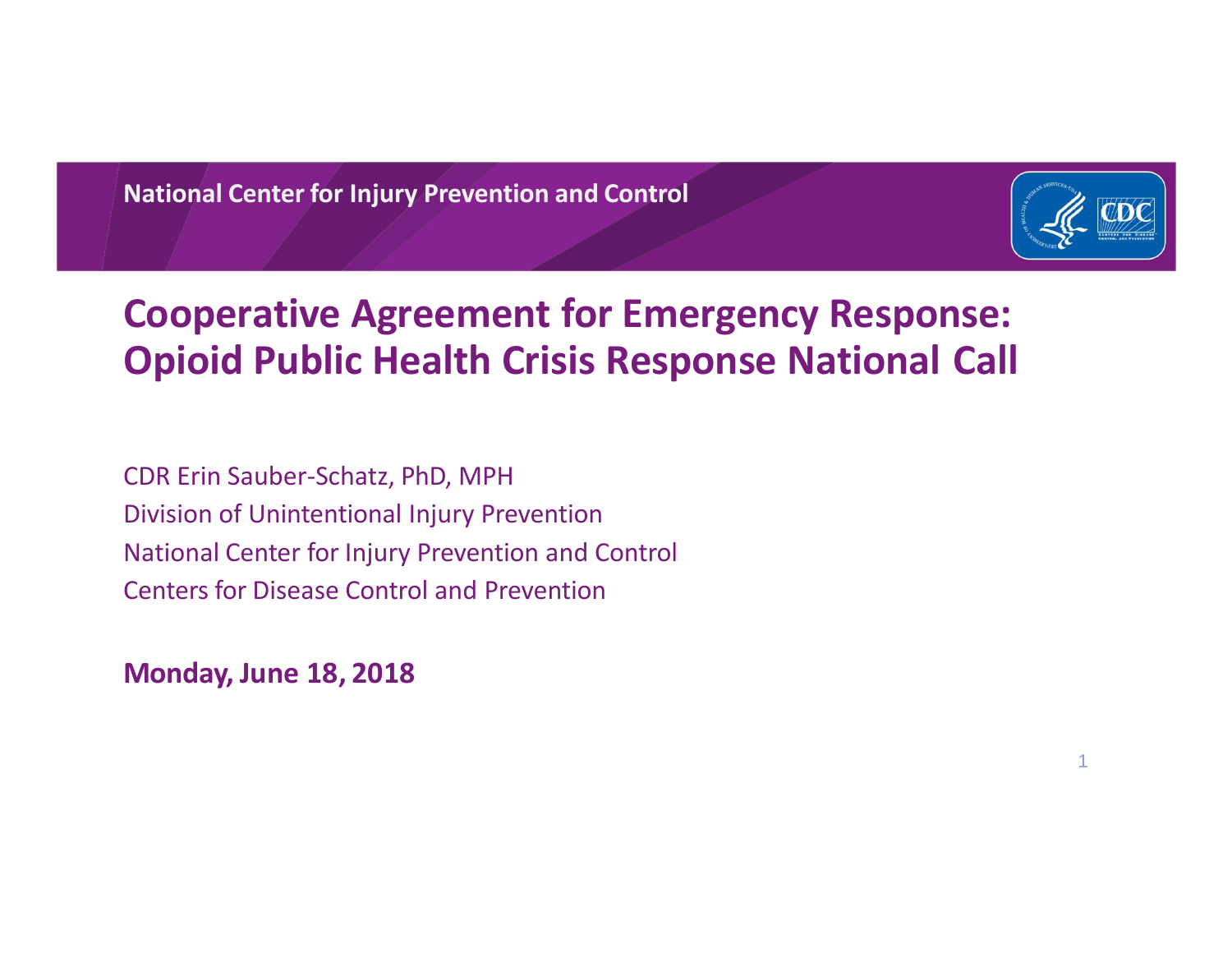# **Agenda**

- Opioid Epidemic Overview
- Federal Funding
- Cooperative Agreement for Emergency Response: Public Health Crisis Response (CDC-RFA-TP18-1802)
- Domains
- Allowable Activities
- National Center for Injury Prevention and Control
- Center for Surveillance, Epidemiology, and Laboratory Services
- National Center for HIV/AIDS, Viral Hepatitis, STD and TB Prevention
- Division of State and Local Readiness
- Technical Assistance for Response to Public Health or Healthcare Crisis (CDC-RFA-OT18-1804)
- Questions & Answers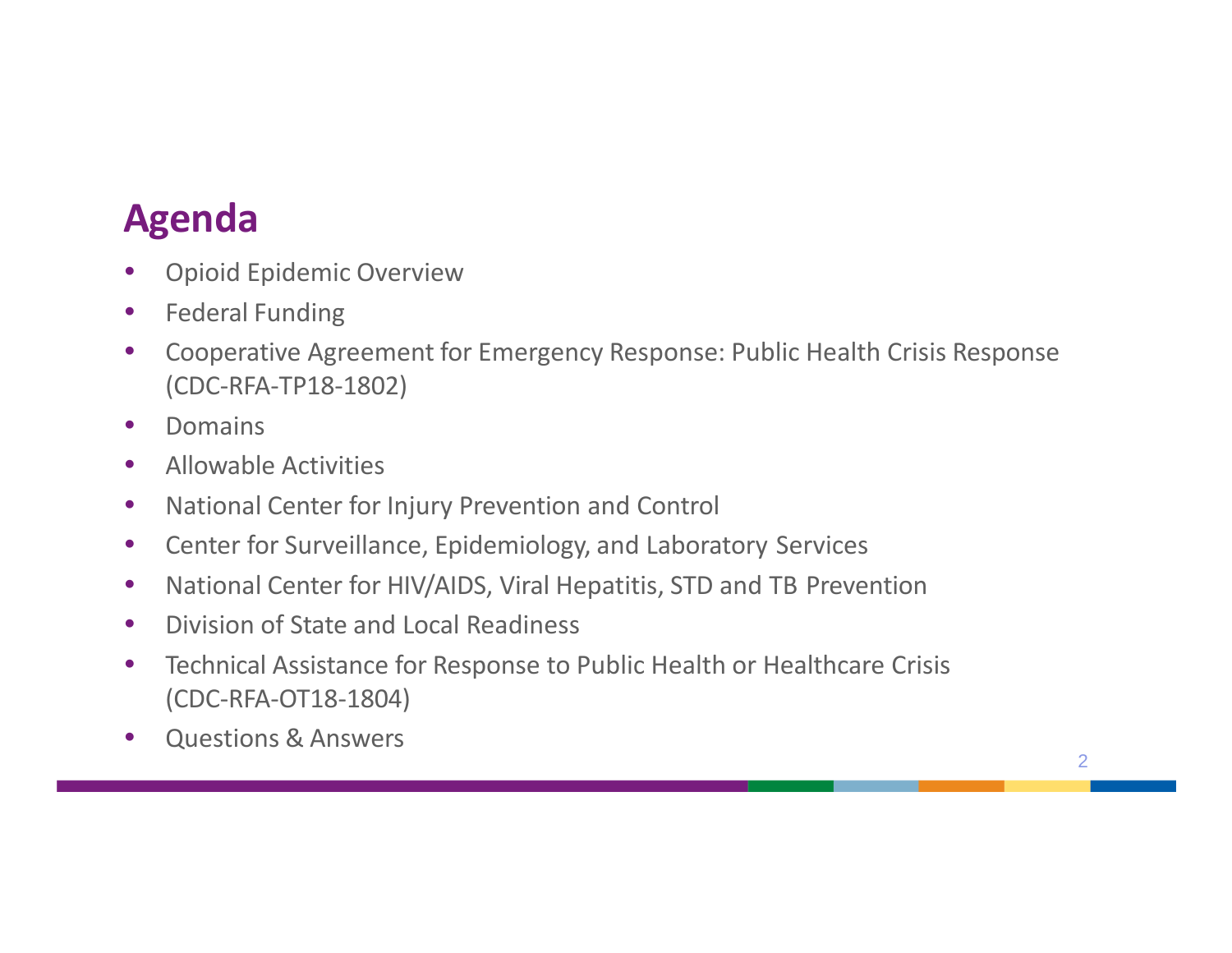#### **Opioid Overdose Epidemic in the United States**

- On average, 115 Americans die every day from an opioid overdose
- More than 630,000 people died from a drug overdose from 1999 to 2016
- In 2016, the number of overdose deaths involving opioids (including prescription opioids and illegal opioids like heroin and illicitly manufactured fentanyl) was five times higher than in 1999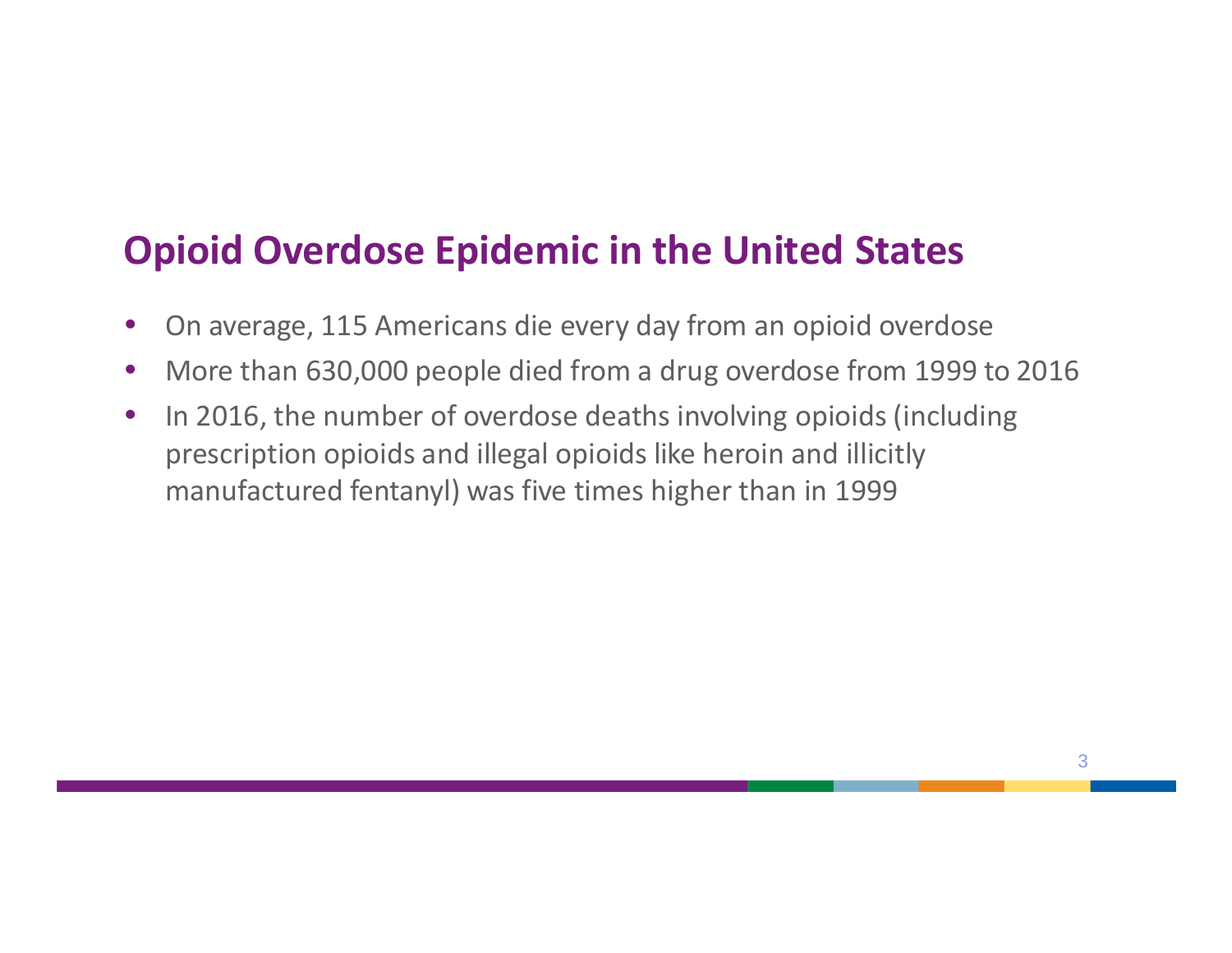#### **3 Waves of the Rise in Opioid Overdose Deaths**



SOURCE: National Vital Statistics System Mortality File.

https[://www.cdc.gov/drugoverdose/epidemic/index.](http://www.cdc.gov/drugoverdose/epidemic/index.4html)4html

4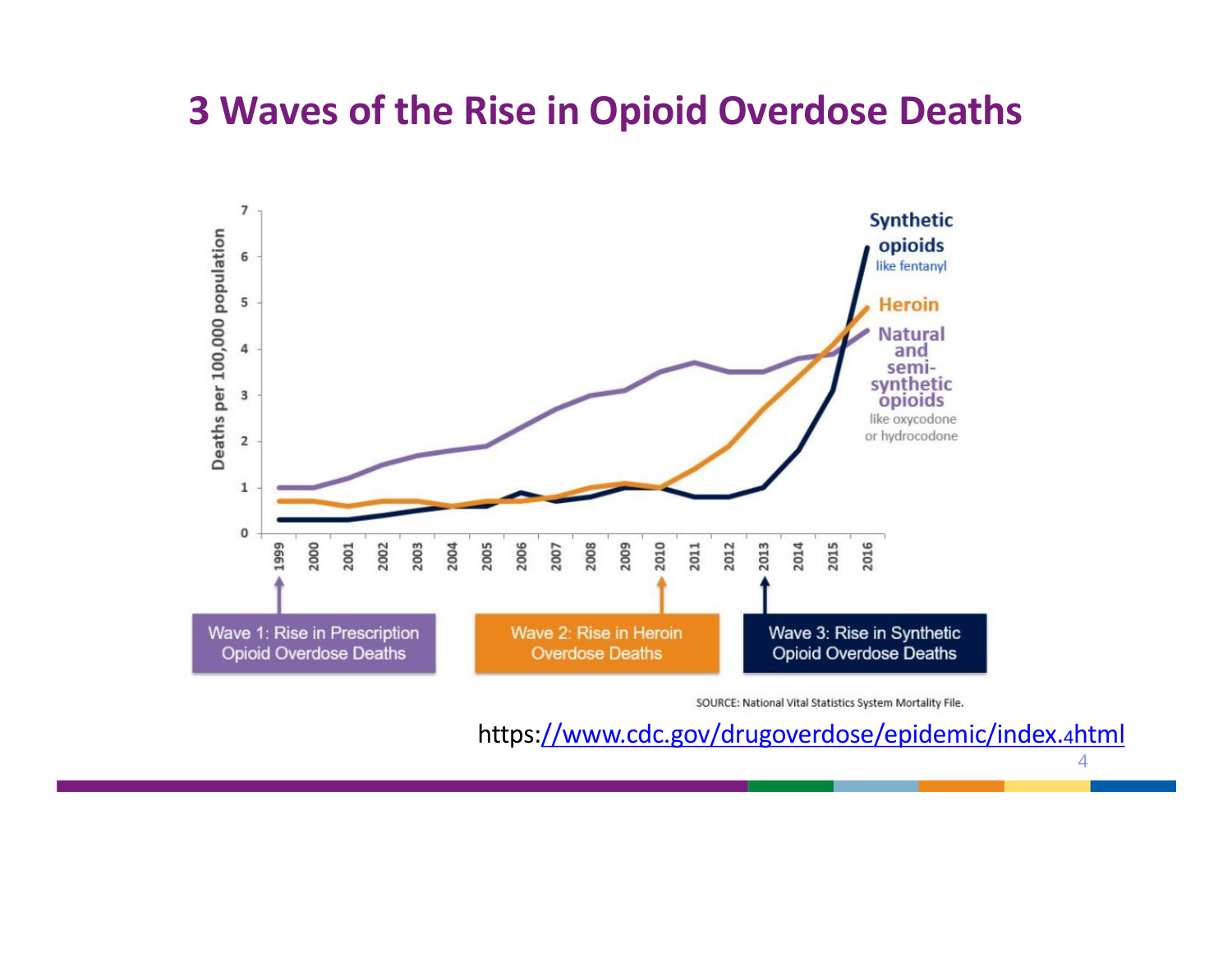#### **CDC Receives Federal Funds**

- FY 2018 Consolidated Appropriations Act and Accompanying Report includes funding appropriated to CDC to "advance the understanding of the opioid overdose epidemic and scale up prevention activities across all 50 States and Washington, D.C."
- CDC will activate CDC-RFA-TP18-1802 Cooperative Agreement for Emergency Response: Public Health Crisis Response to award a portion of these funds to those affected by the opioid epidemic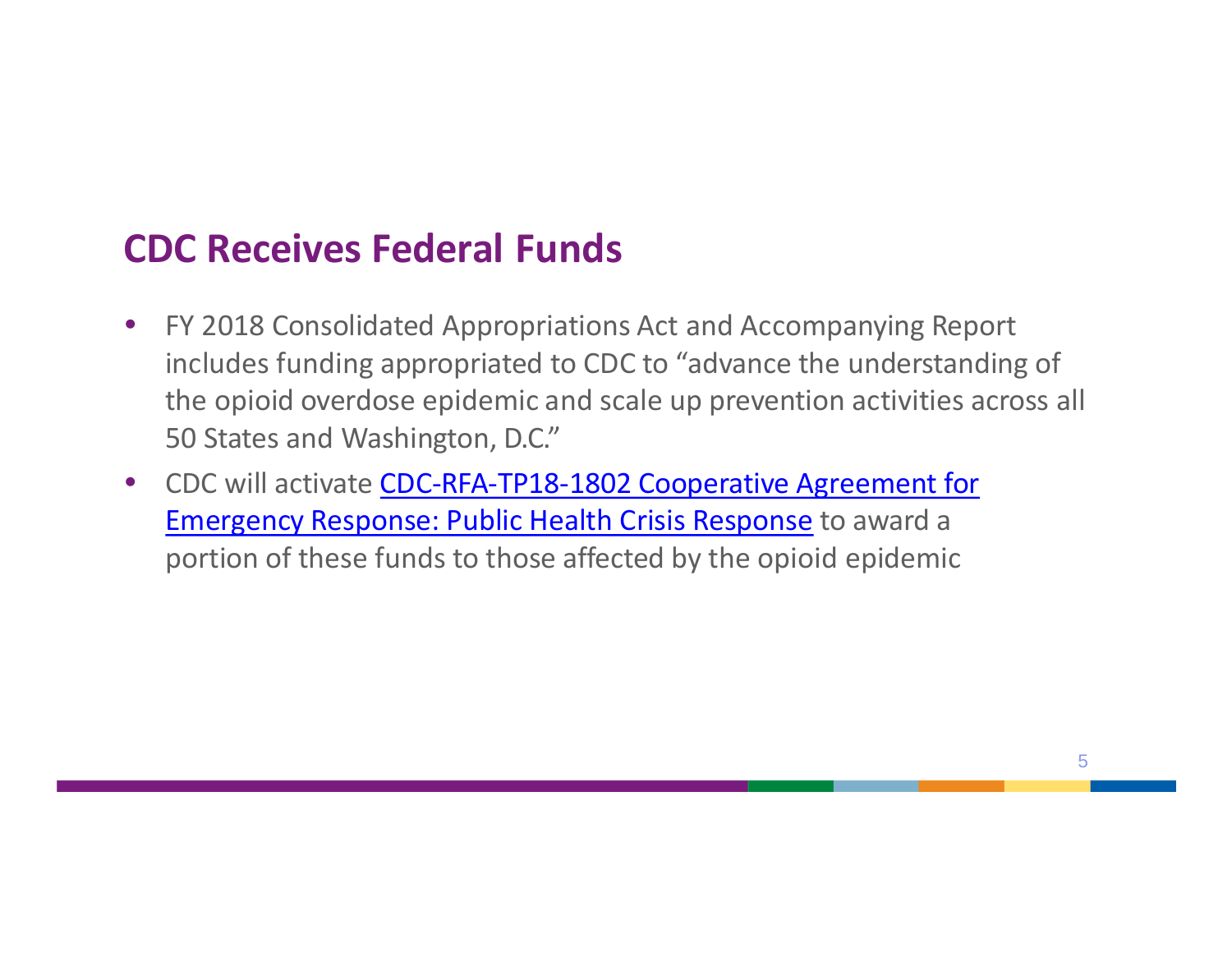#### **Public Health Crisis Response Cooperative Agreement**

- CDC's Public Health Crisis Response Cooperative Agreement is a funding mechanism to support emergency response
- CDC published the first notice of funding opportunity (NOFO) for this mechanism on Oct. 11, 2017, with an application deadline of Dec. 11, 2017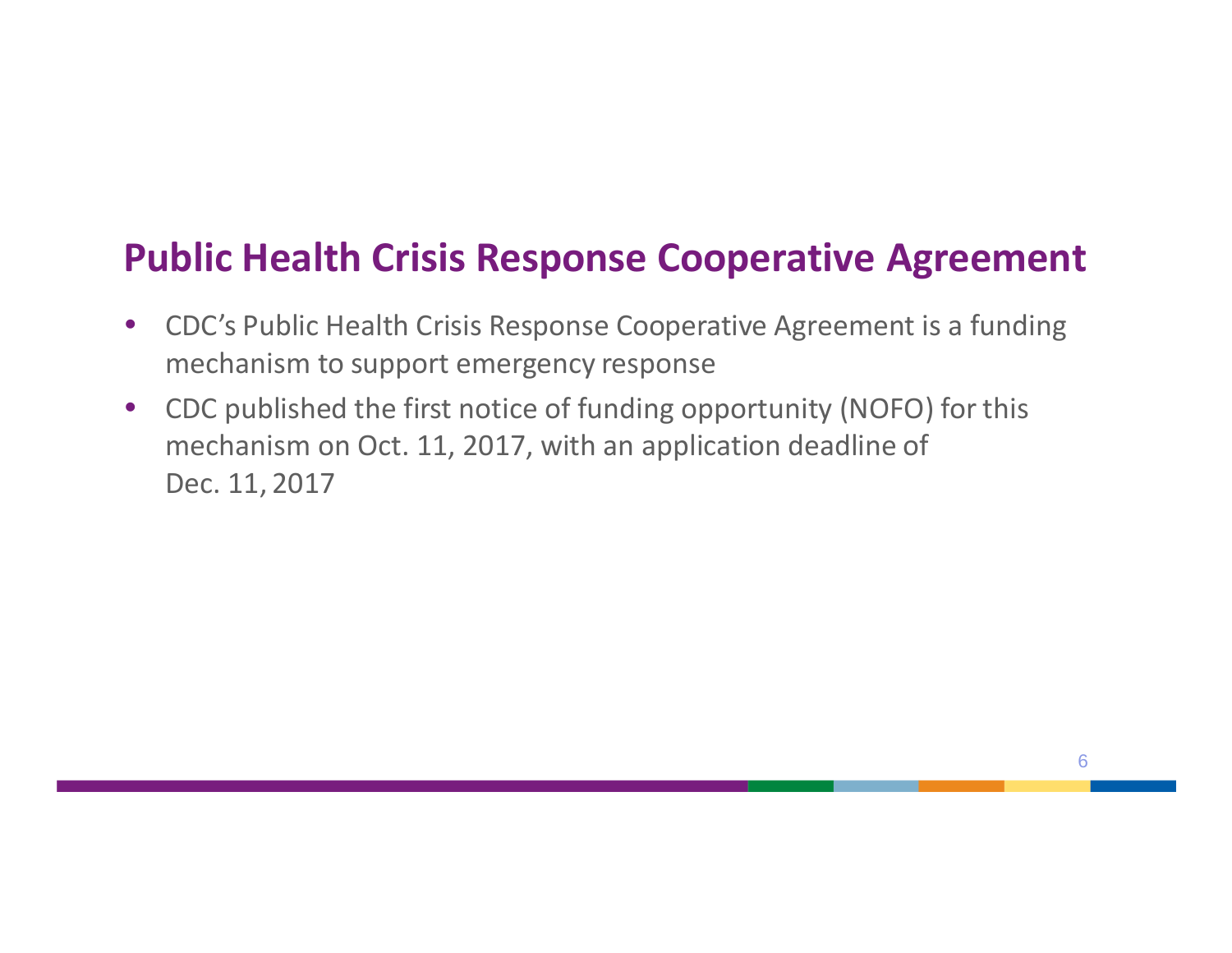### **Public Health Crisis Response Cooperative Agreement, continued**

- 64 jurisdiction applications received
	- 50 states
	- 8 territories
		- American Samoa, Commonwealth of Northern Mariana Islands, Federated States of Micronesia, Guam, Puerto Rico, Republic of Palau, Republic of the Marshall Islands, US Virgin Islands
	- 6 directly funded localities
		- Washington, D.C., Los Angeles County, Philadelphia, Houston, Chicago, and New York City
- All 64 jurisdictions were approved and placed on an approved but unfunded (ABU) list until funding became available for events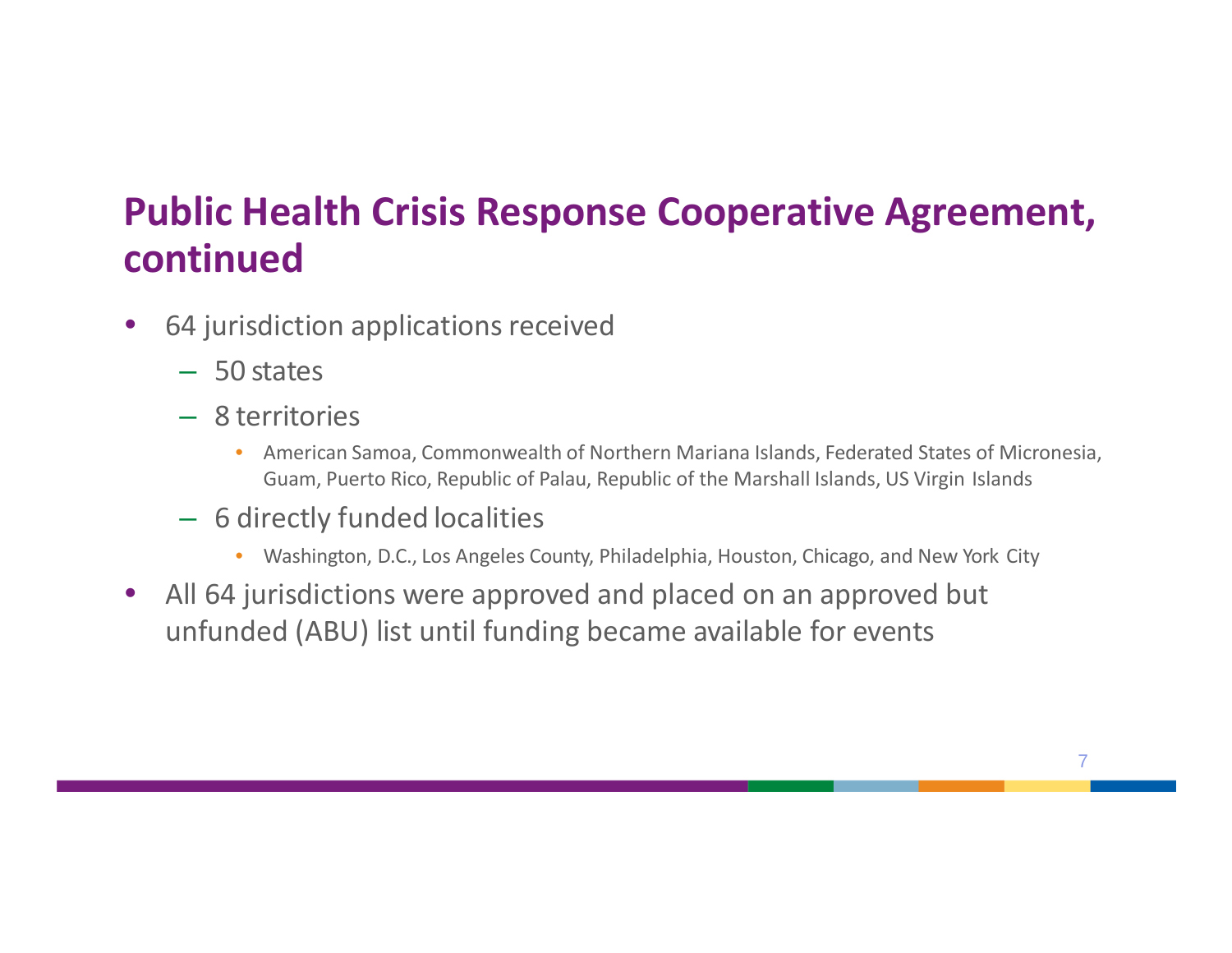### **Eligibility: Opioid Public Health Crisis Response**

- The Office of Management and Budget (OMB) determined that of the jurisdictions that previously applied for the Public Health Crisis NOFO, the **50 States, 8 Territories, and Washington D.C.** are eligible for the opioid overdose epidemic funding
- Separate CDC project plans will be available in the Research Electronic Data Capture (REDCap) system including additional information on eligibility on June 25th
- Eligible jurisdictions may submit revised work plans and budget narratives in the REDCap system for each eligible project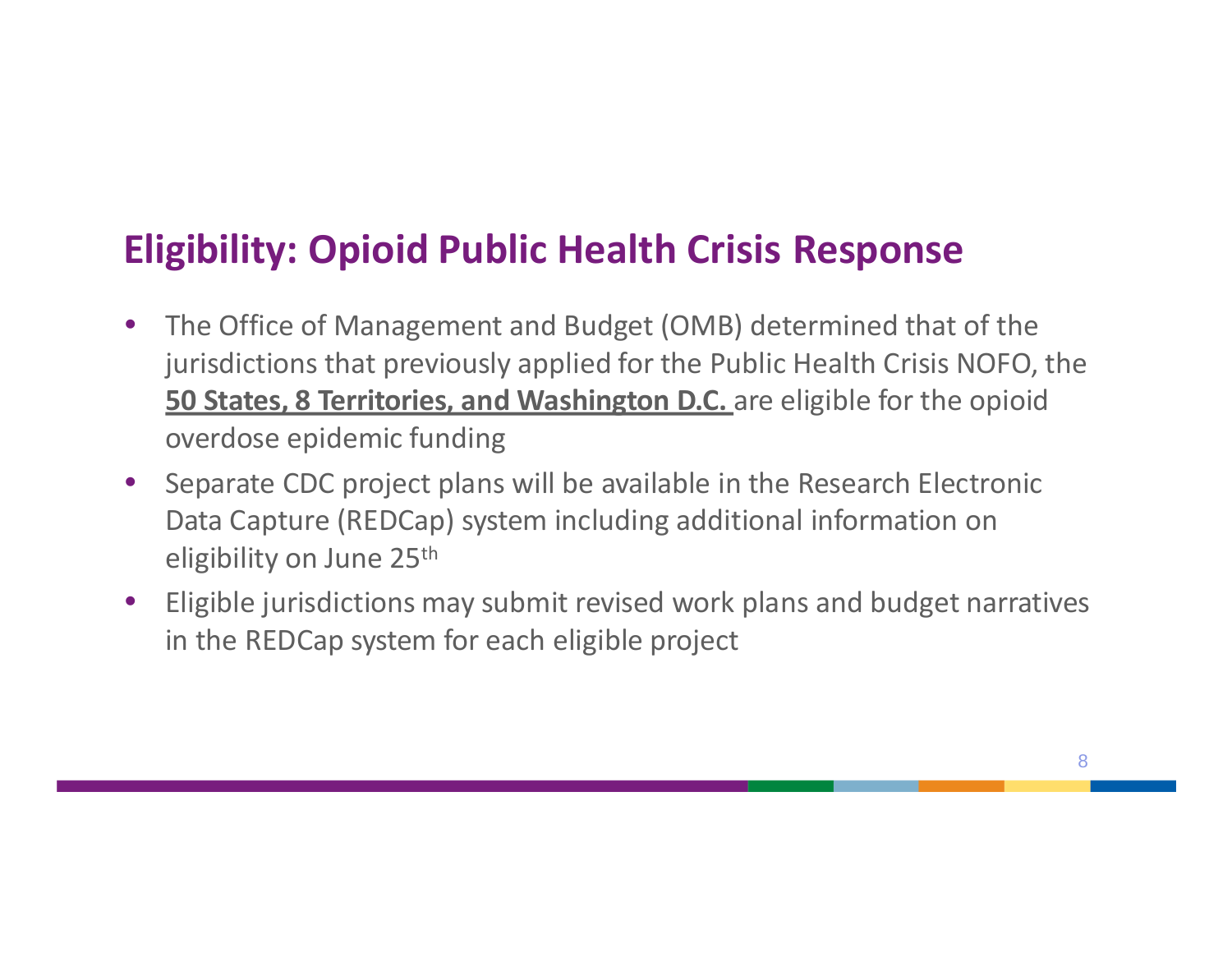### **Opioid Overdose Epidemic Funding**

- Funds are being made available since we remain in the midst of a federal public health emergency declaration
- Funds are meant to help address this crisis scenario at present
- This is one-time funding, and funds must be spent/expended within the performance and budget period
	- Project Period: Saturday, September 1, 2018 Saturday, August 31, 2019
- An award is subject to the availability of funding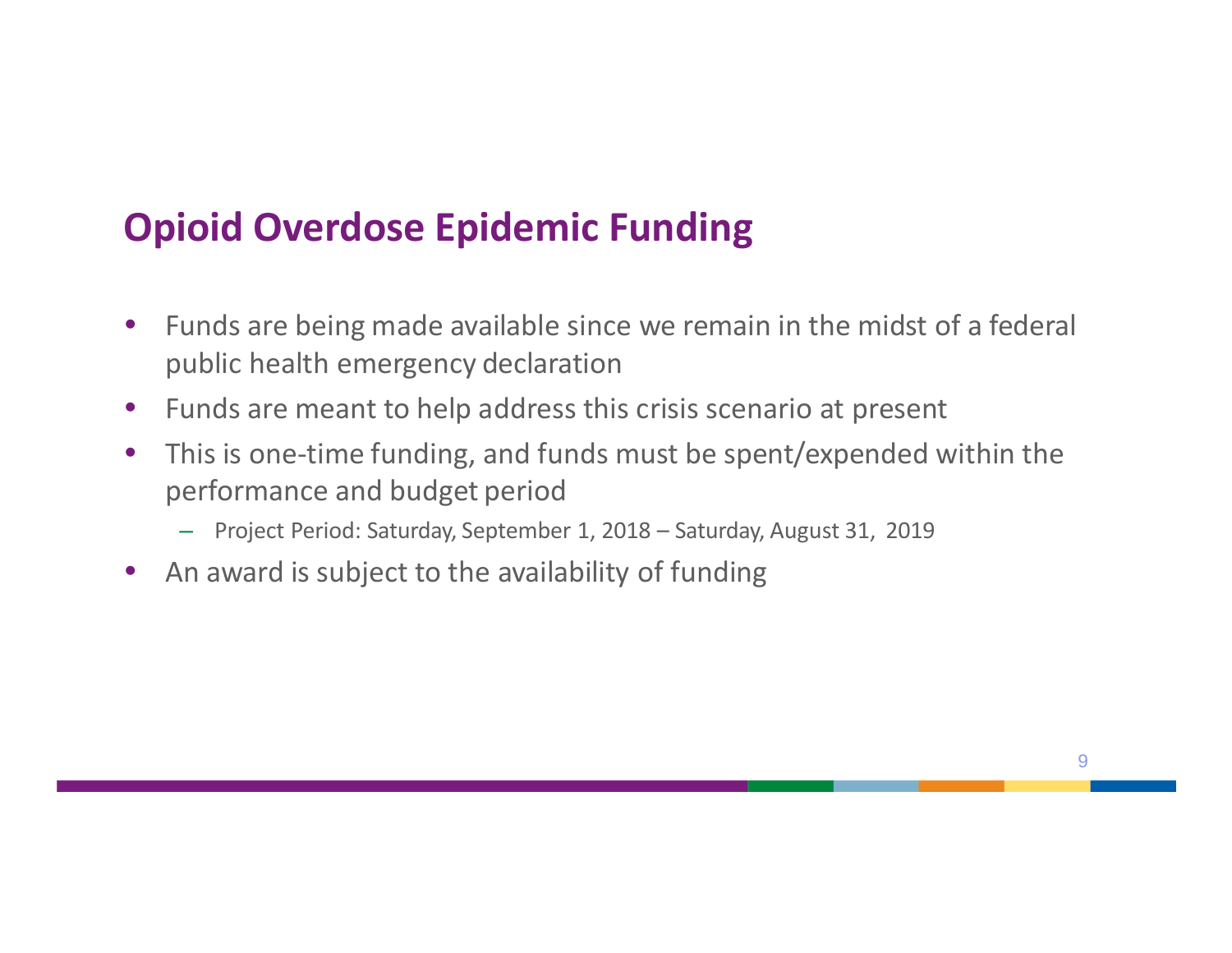#### **Domains**

- Public Health Crisis Response NOFO activities are structured within six domains to strengthen:
	- Incident Management for Early Crisis Response (optional)
	- Jurisdictional Recovery
	- Biosurveillance
	- Information Management
	- Countermeasures and Mitigation
	- Surge Management (optional)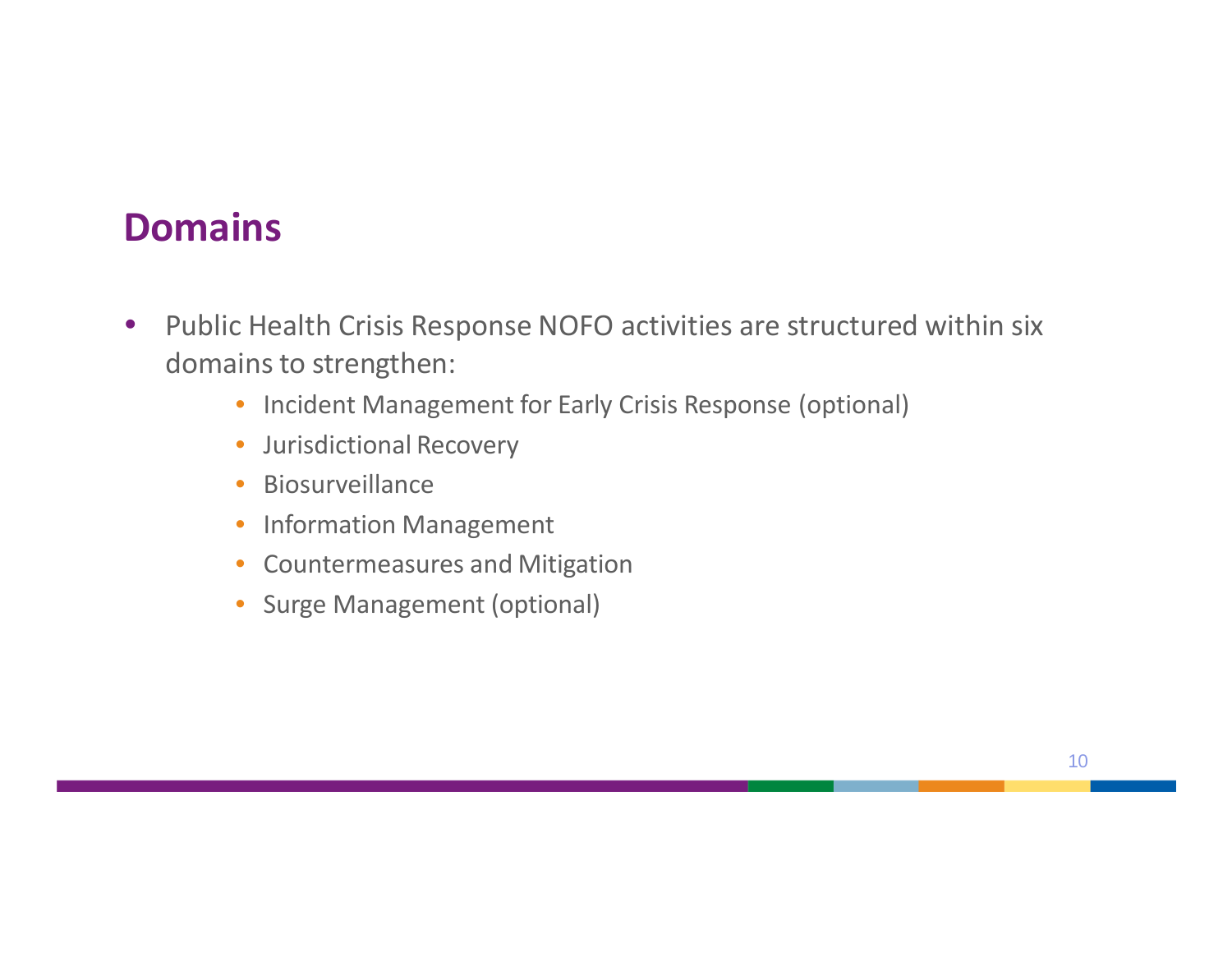#### **Allowable Activities**

- Variation based on current CDC funding for the opioid overdose epidemic
	- Unfunded States and Territories
	- Enhanced State Opioid Overdose Surveillance (ESOOS) only States
	- Prescription Drug Overdose: Prevention for States (PfS)/Data-Driven Prevention Initiative (DDPI) **States**
	- ESOOS + PfS/DDPI States
- Duplication of activities is not allowed
- Activities shared during Jurisdiction Calls and in the Interim Guidance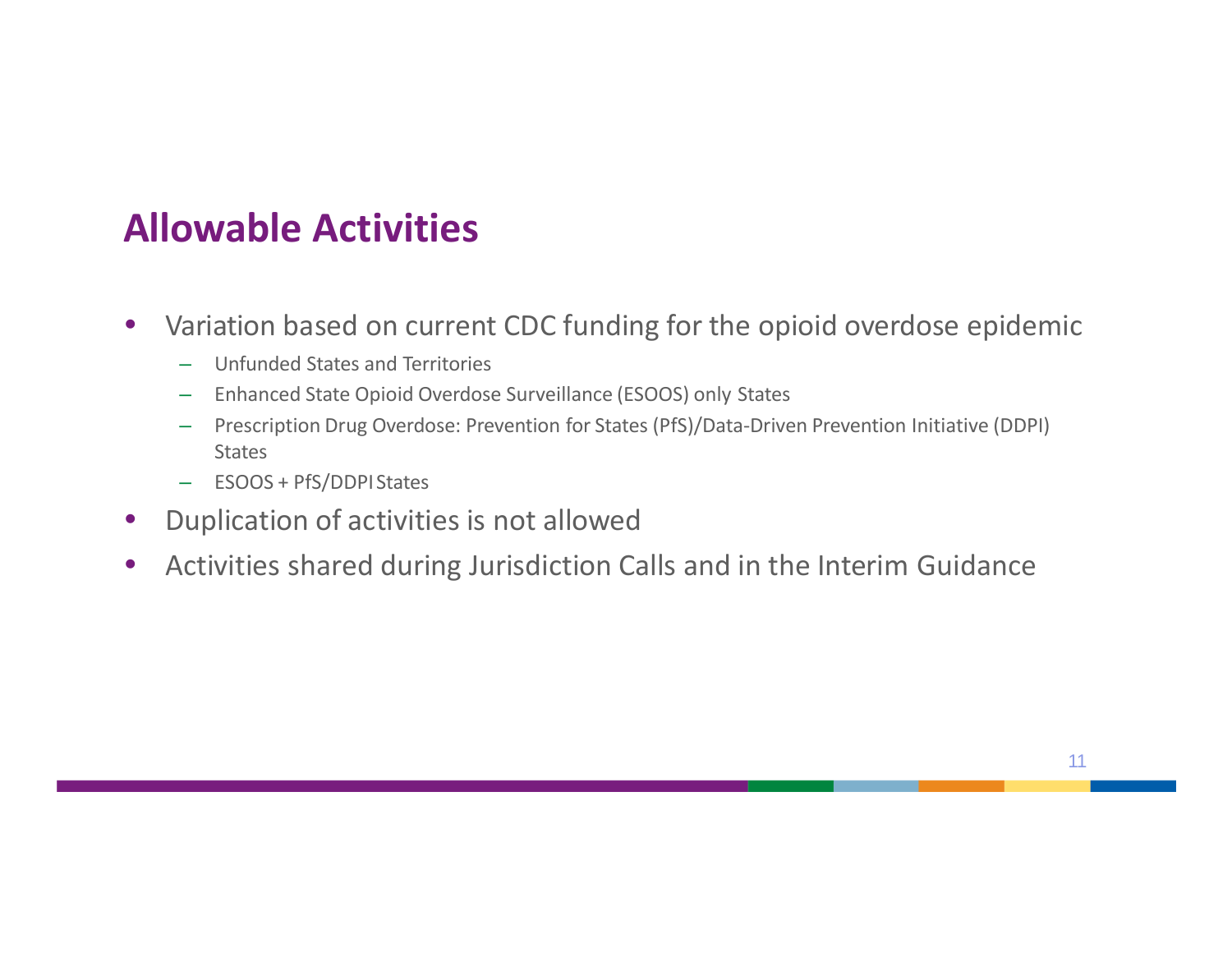# **National Center for Injury Prevention and Control**

CDR Erin Sauber-Schatz, PhD, MPH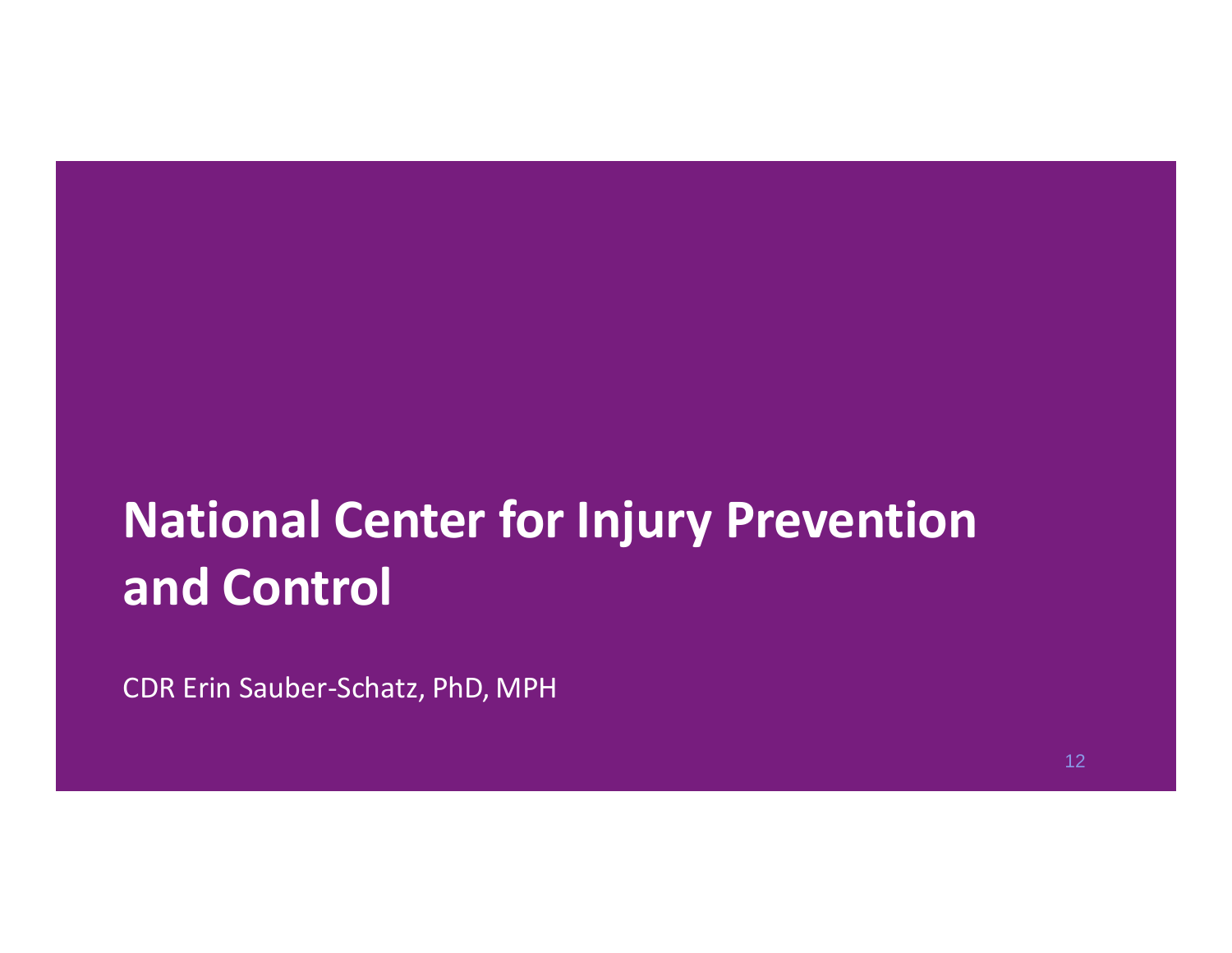#### **Funding Purpose**

- Enhance the state capacity to rapidly respond to the opioid overdose crisis, through improved data collection and prevention efforts.
- Activities in all six domains will available for jurisdictions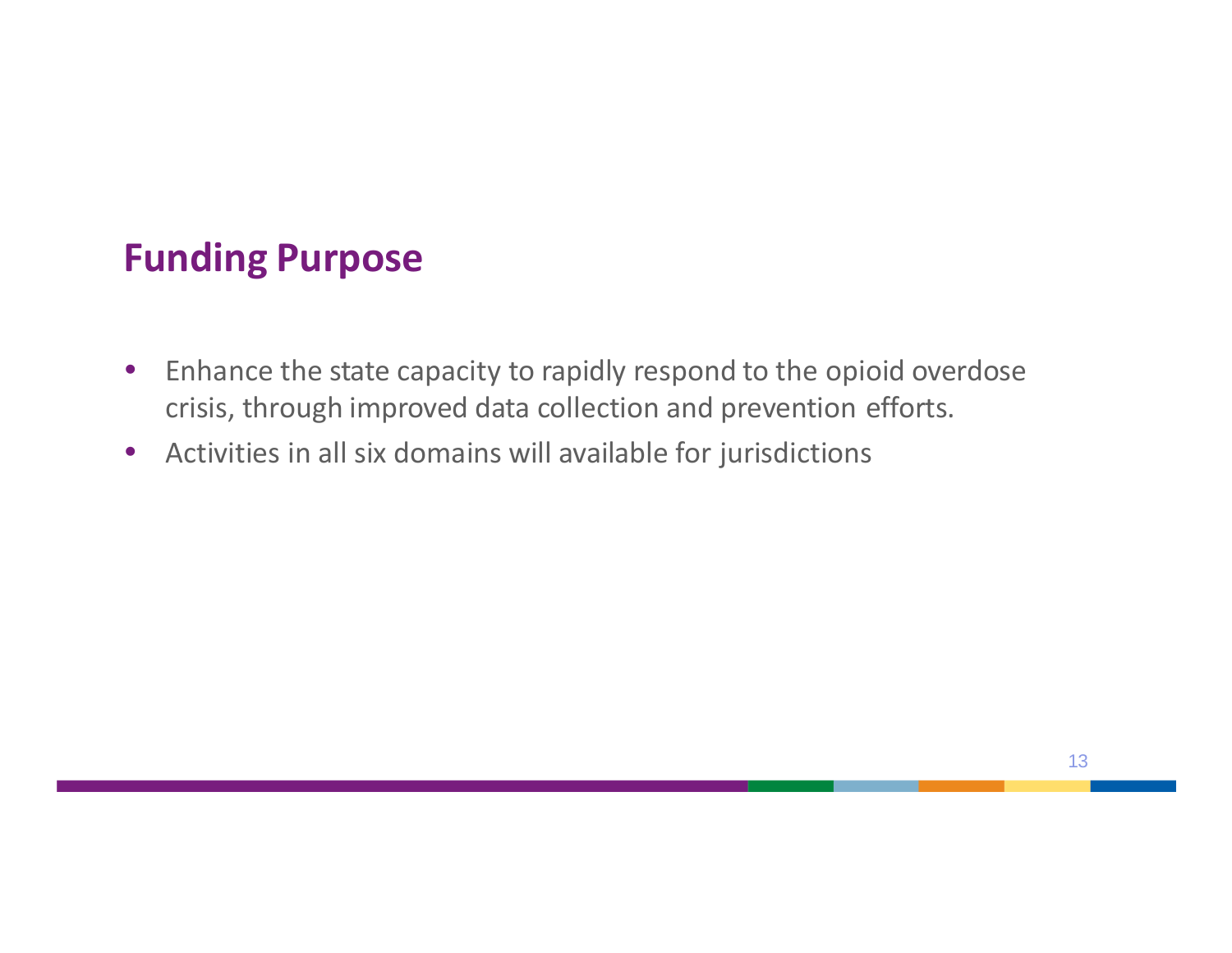# **Center for Surveillance, Epidemiology, and Laboratory Services**

Michael A. Coletta, MPH National Syndromic Surveillance Program Manager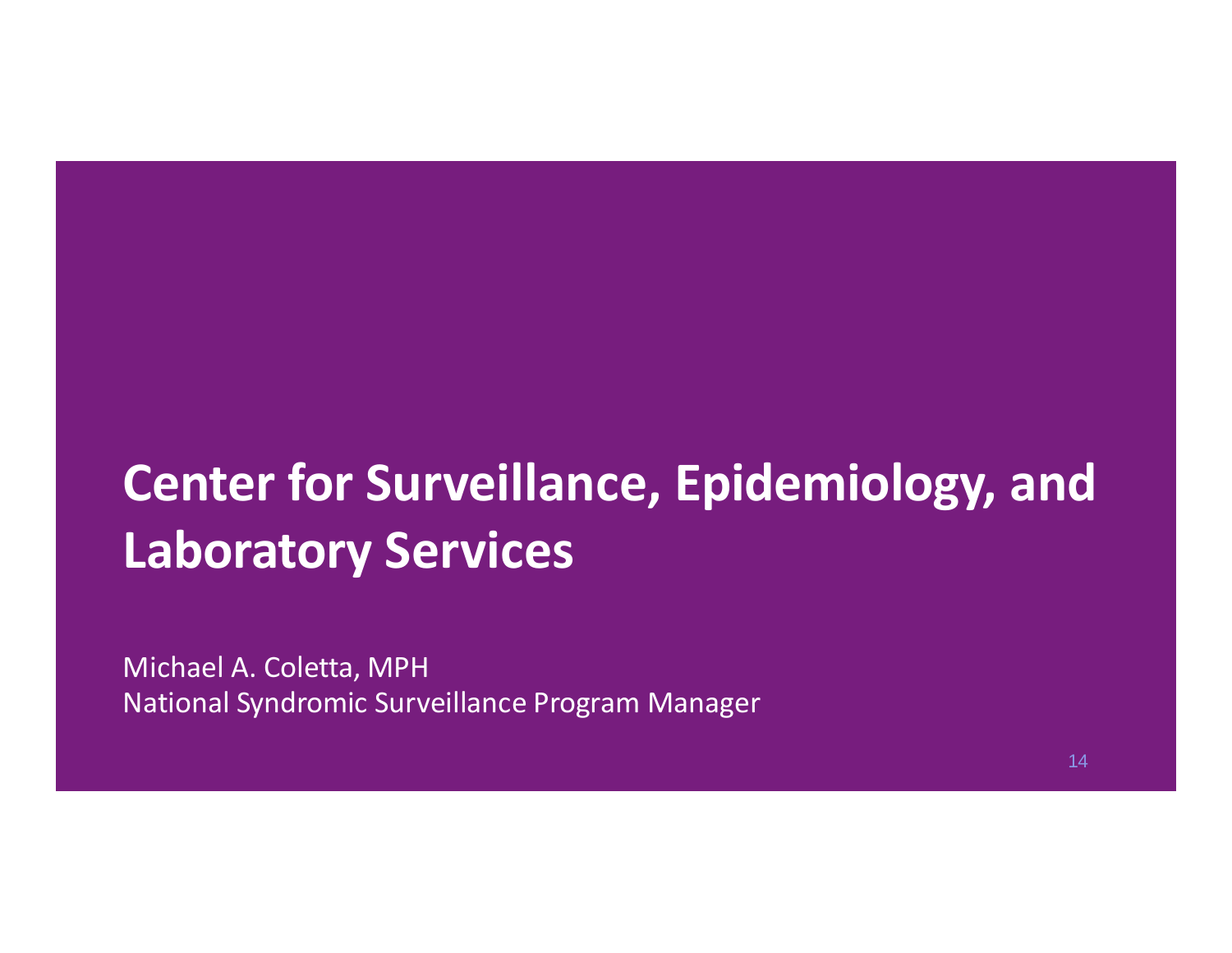### **Enhancing Syndromic Surveillance for Opioid Conditions**

• Purpose:

Increase state capacity to identify and report timely and comprehensive syndromic surveillance data on fatal and nonfatal opioid overdoses by designating an opioid syndromic surveillance coordinator to provide oversight of opioid related surveillance activities and coordinate with Enhanced State Opioid Overdose Surveillance (ESOOS) program.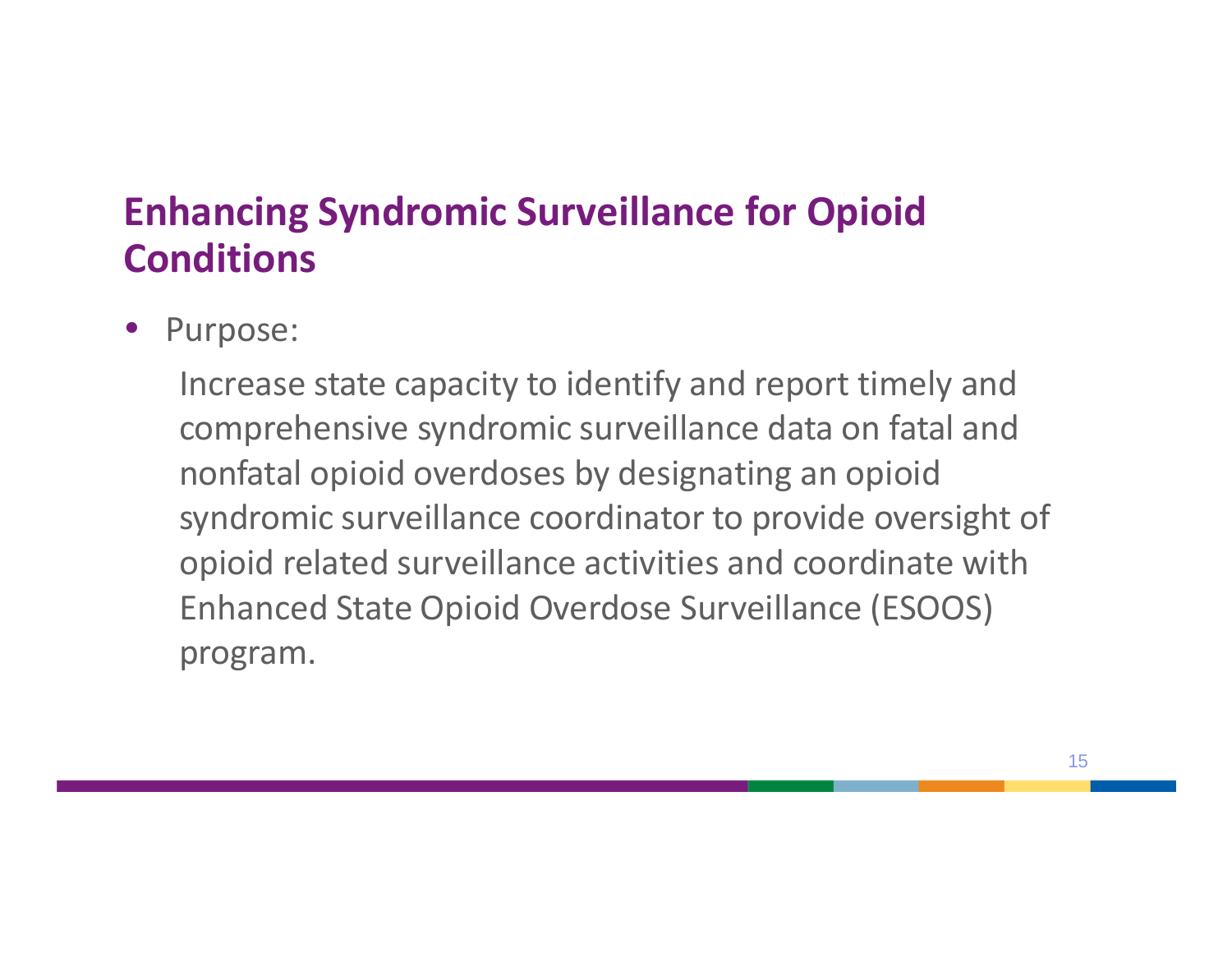# **National Center for HIV/AIDS, Viral Hepatitis, STD and TB Prevention**

**Michelle Van Handel, MPH Acting Associate Director of the Program and Performance Improvement Office**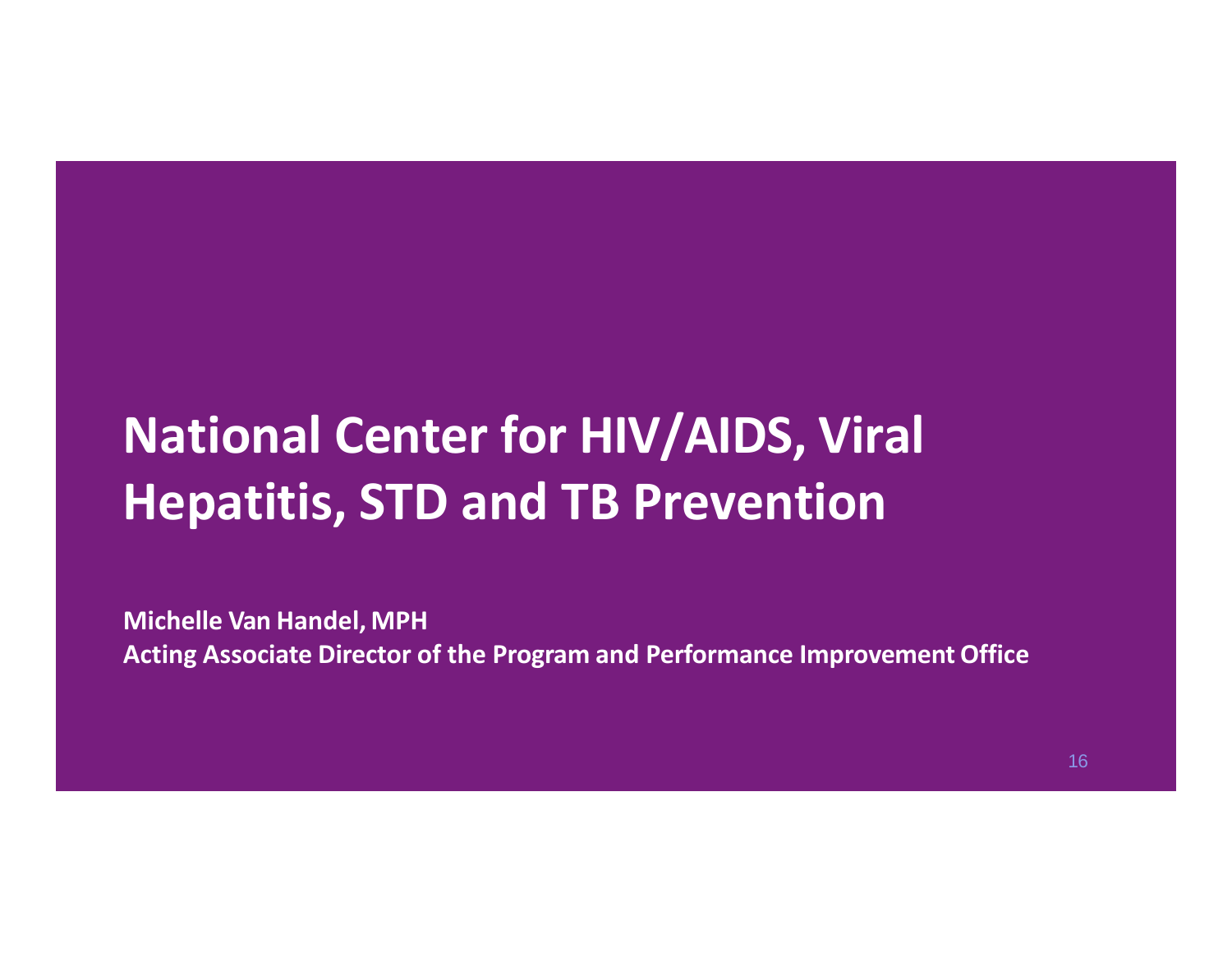# **Jurisdiction-level vulnerability assessments for risk of opioid overdose, HIV, and viral hepatitis**

- Purpose:
	- Support state and local health departments to develop and disseminate jurisdiction-level vulnerability assessments that identify sub-regional (e.g., county, census tract) areas at high risk for (1) opioid overdoses and (2) areas at high risk for bloodborne infections associated with non-sterile drug injection.
	- Findings from the vulnerability assessments will be used to develop plans that strategically allocate prevention and intervention services to maximally reduce these life-threatening complications of the national opioid crisis.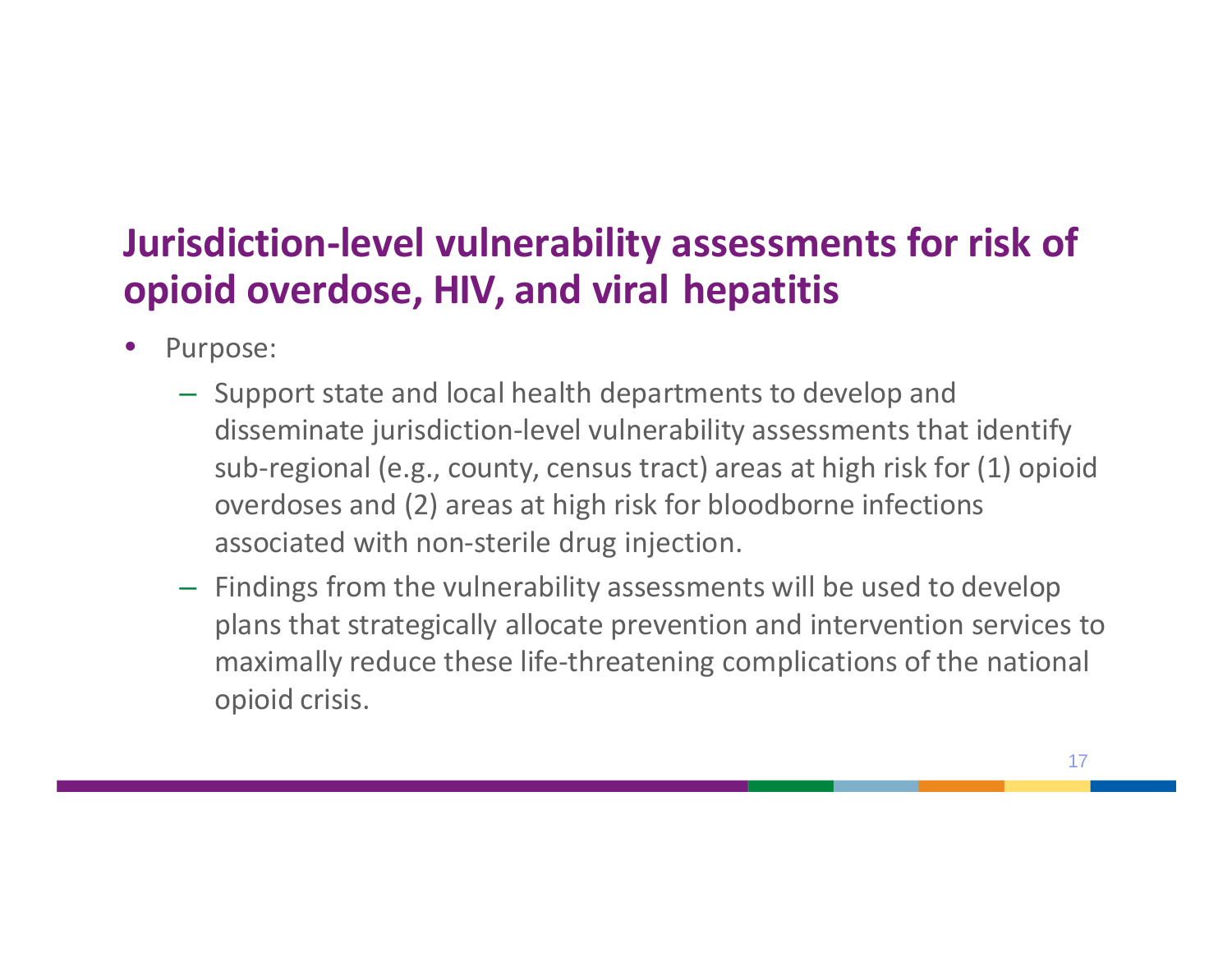# **National Center for Injury Prevention and Control**

CDR Erin Sauber-Schatz, PhD, MPH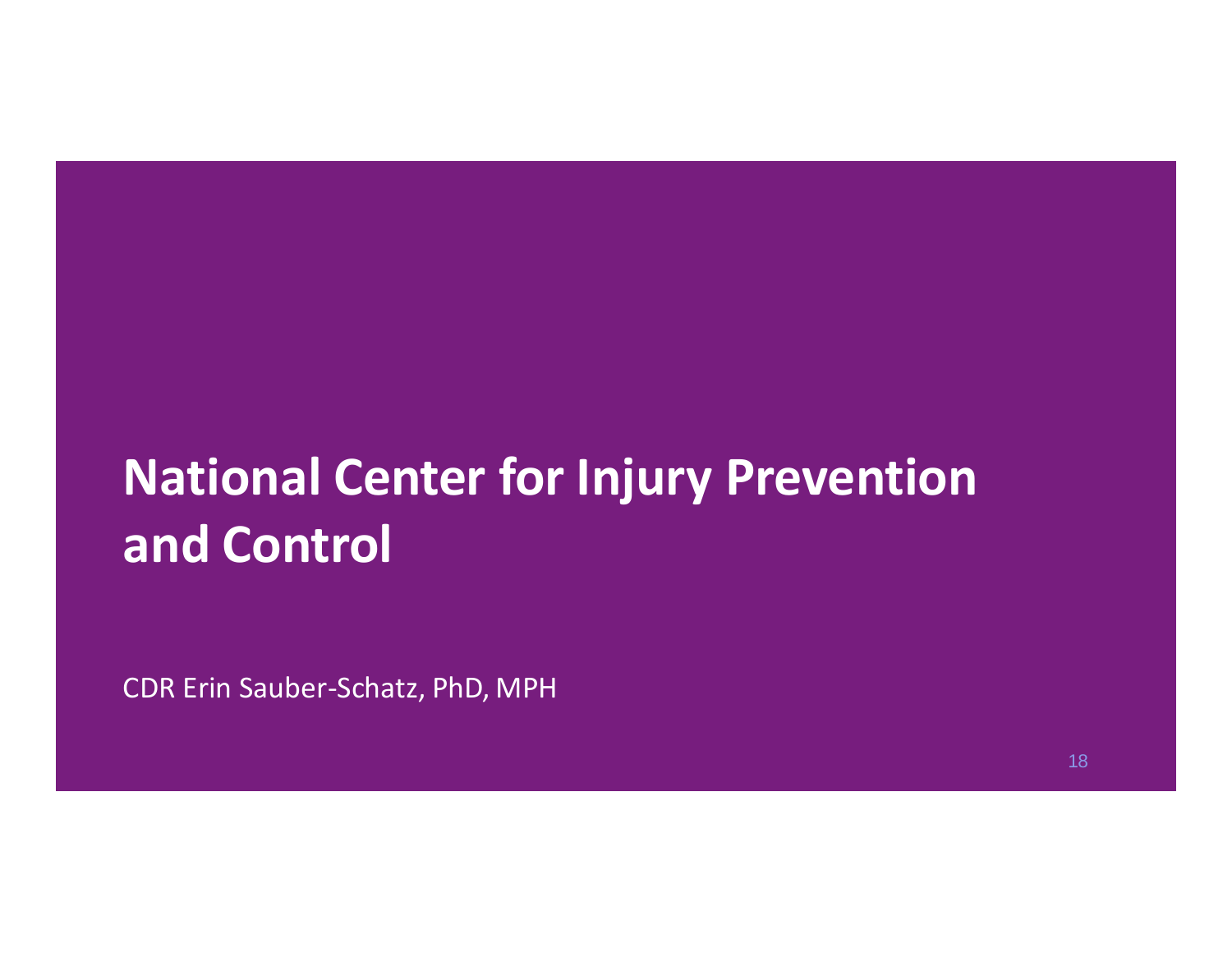## **Jurisdictional Calls**

- Territorial Call: Monday, June 18; 7pm EDT
	- American Samoa, Commonwealth of Northern Mariana Islands, Federated States of Micronesia, Guam, Puerto Rico, Republic of Palau, Republic of the Marshall Islands, US Virgin Islands
- Unfunded Jurisdiction Call: Tuesday, June 19; 2pm EDT
	- Jurisdictions NOT currently receiving CDC opioid funding; TX, IA, WY, MS, ND
- CDC ESOOS only States: Wednesday, June 20; 1pm EDT
	- MO, FL, NH
- CDC PfS/DDPI States: Wednesday, June 20; 4pm EDT
	- AL, AZ, AR, CO, HI, ID, KS, MT, NE, NY, OR, SC, SD
- CDC ESOOS, PfS/DDPI States: Thursday, June 21; 2pm EDT
	- AK, CA, CT, DC, DE, GA, IL, IN, KY, LA, ME, MD, MA, MI, MN, NV, NJ, NM, NC, OH, OK, PA, RI, TN, UT, VA, VT, WA, WV, WI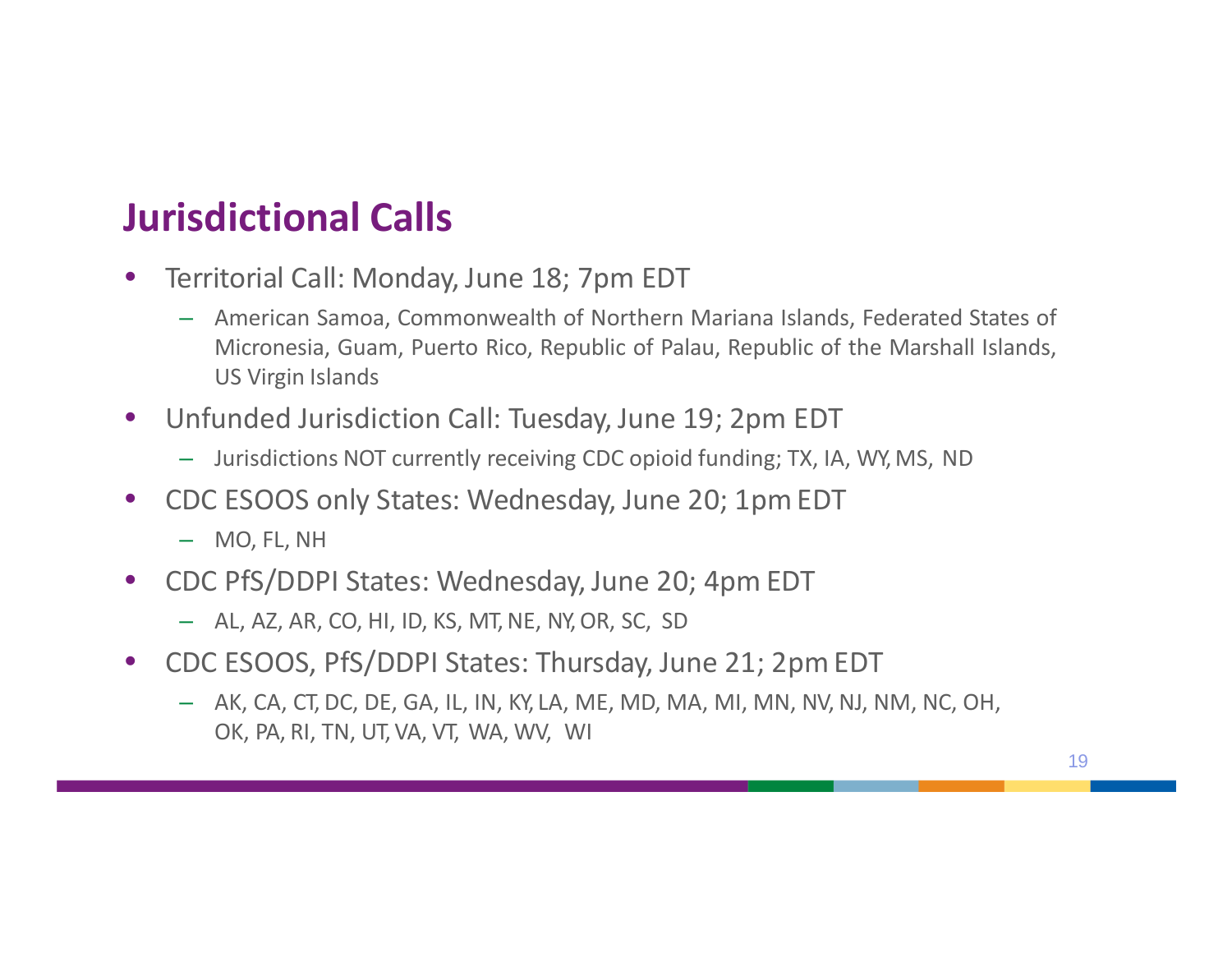## **Proposed Timeline**

- By Monday, June 25 Interim Guidance released via Grants.gov and email
- Monday, June 25 Project plans available to jurisdictions via REDCap
- Tuesday, July 31 Work plans due to CDC; IT platform locked
- Friday, August 31 Notices of award released
- Saturday, September 1, 2018 Saturday, August 31, 2019 Project Period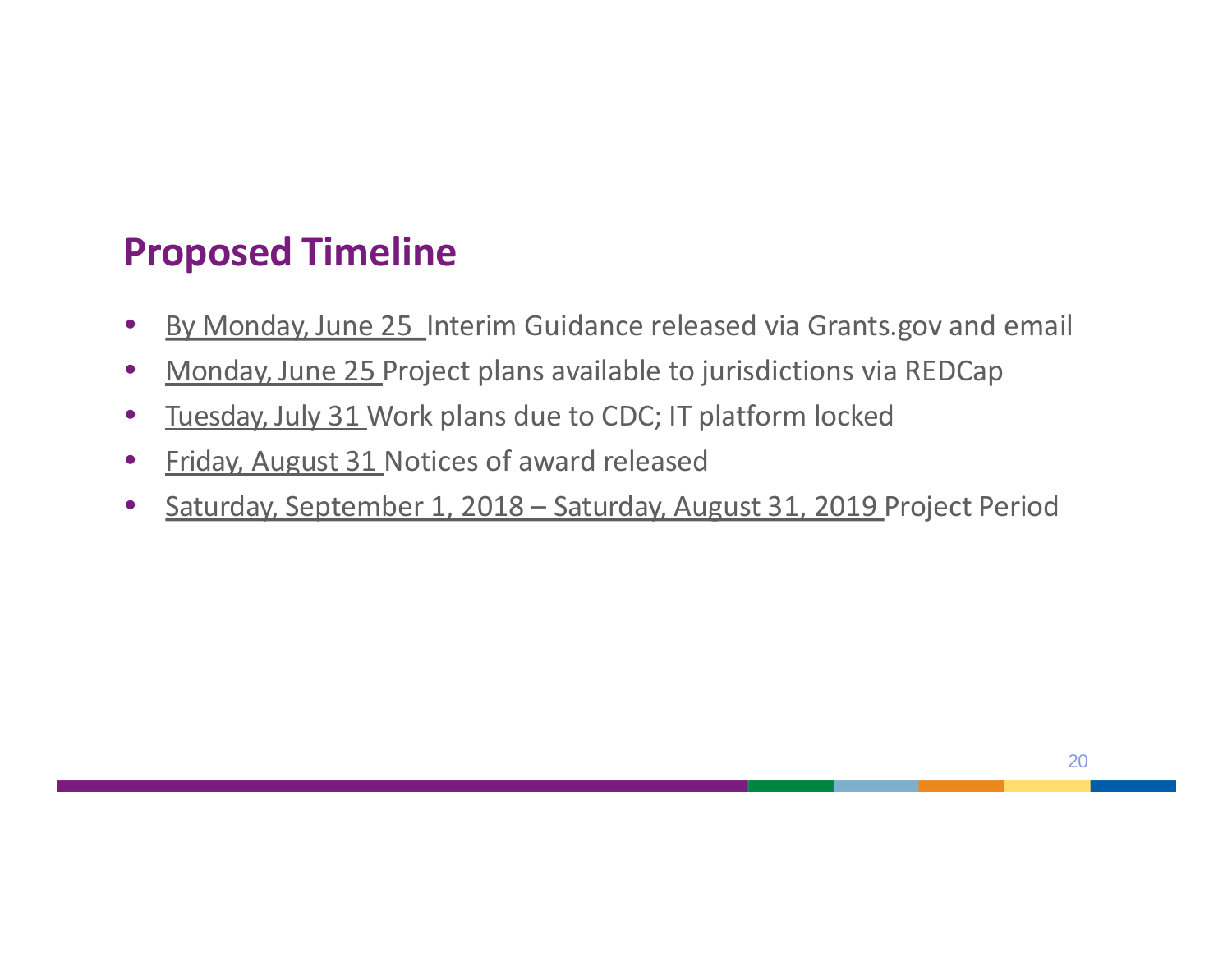# **Division of State and Local Readiness**

Noelle Anderson, MPH – Crisis Cooperative Agreement Coordination Team Lead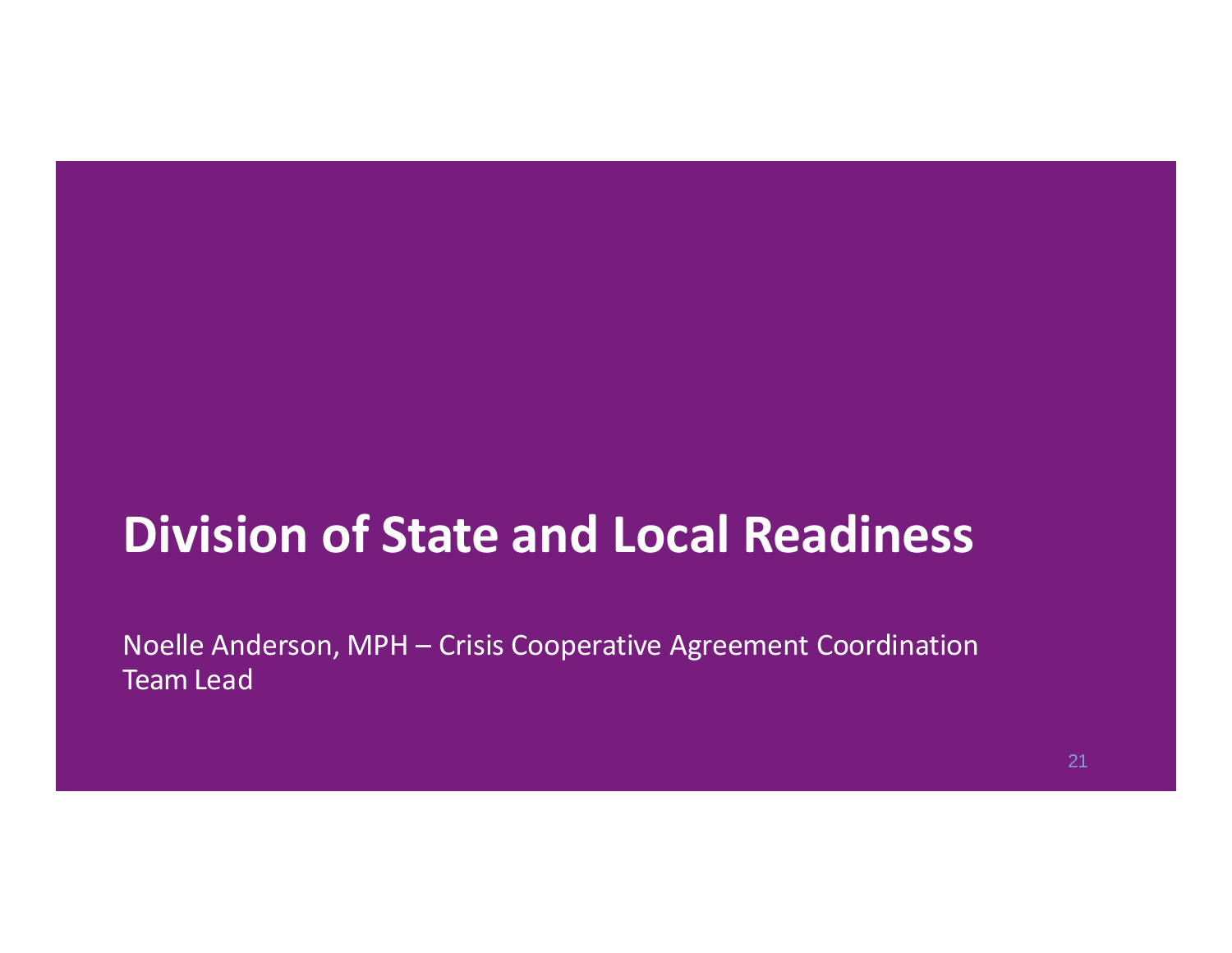#### **Research Electronic Data Capture (REDCap) System**

- CDC will use the Research Electronic Data Capture (also referred to as REDCap) software to manage the public health crisis cooperative agreement, workflow, and reporting for this project.
- CDC will host a series of trainings in the next few weeks.
	- Please designate a representative from your health department, who will be responsible for entering work plans and budgets into REDCap.
	- Send representative names and email addresses to **DSLRCrisisCoag@cdc.gov.** We will inform these designee(s) of future trainings and work with them to gain access to the system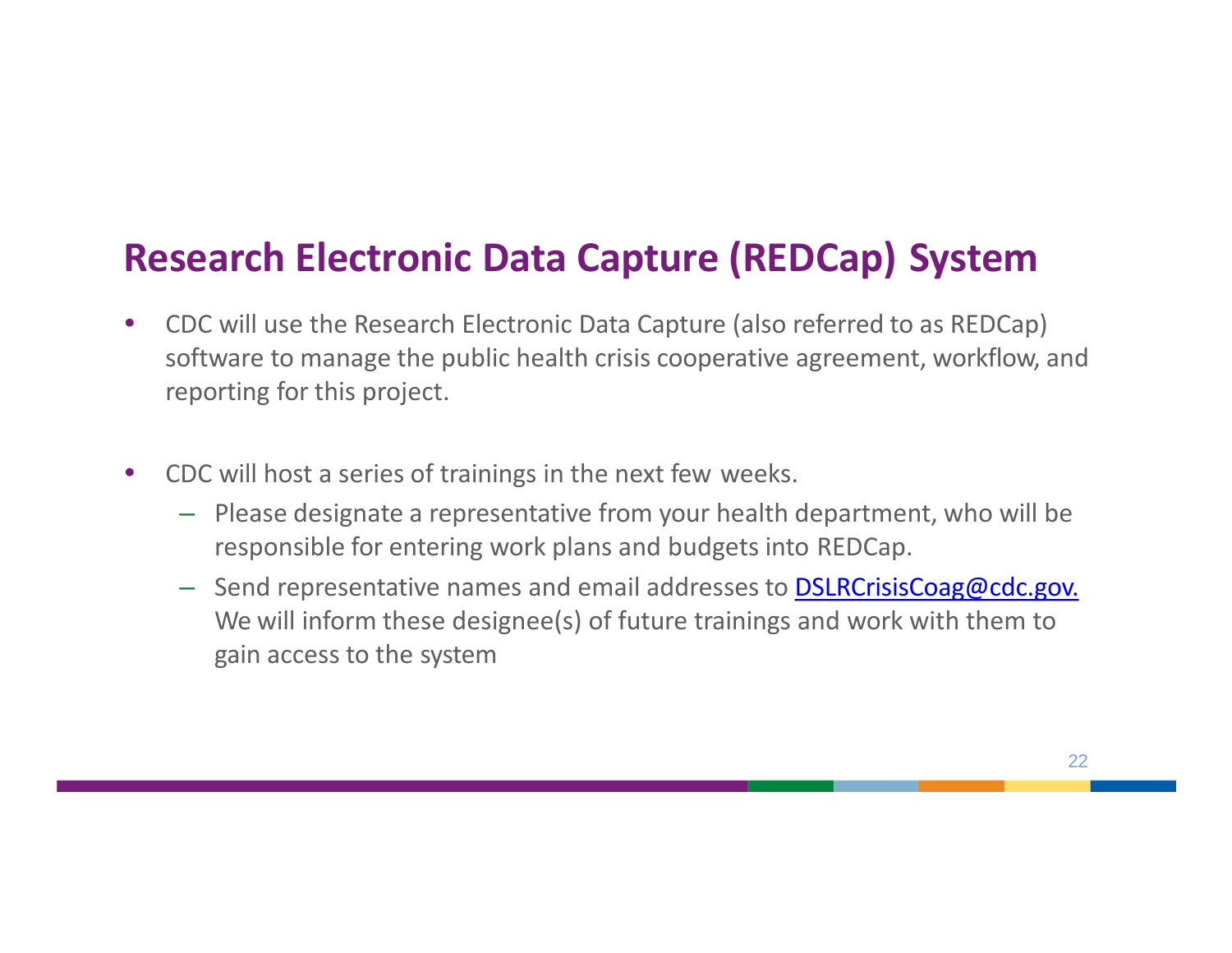# **Office for State, Tribal, Local and Territorial Support**

Randall Nielson – Center for State Tribal, Local, and Territorial Support Senior Project Officer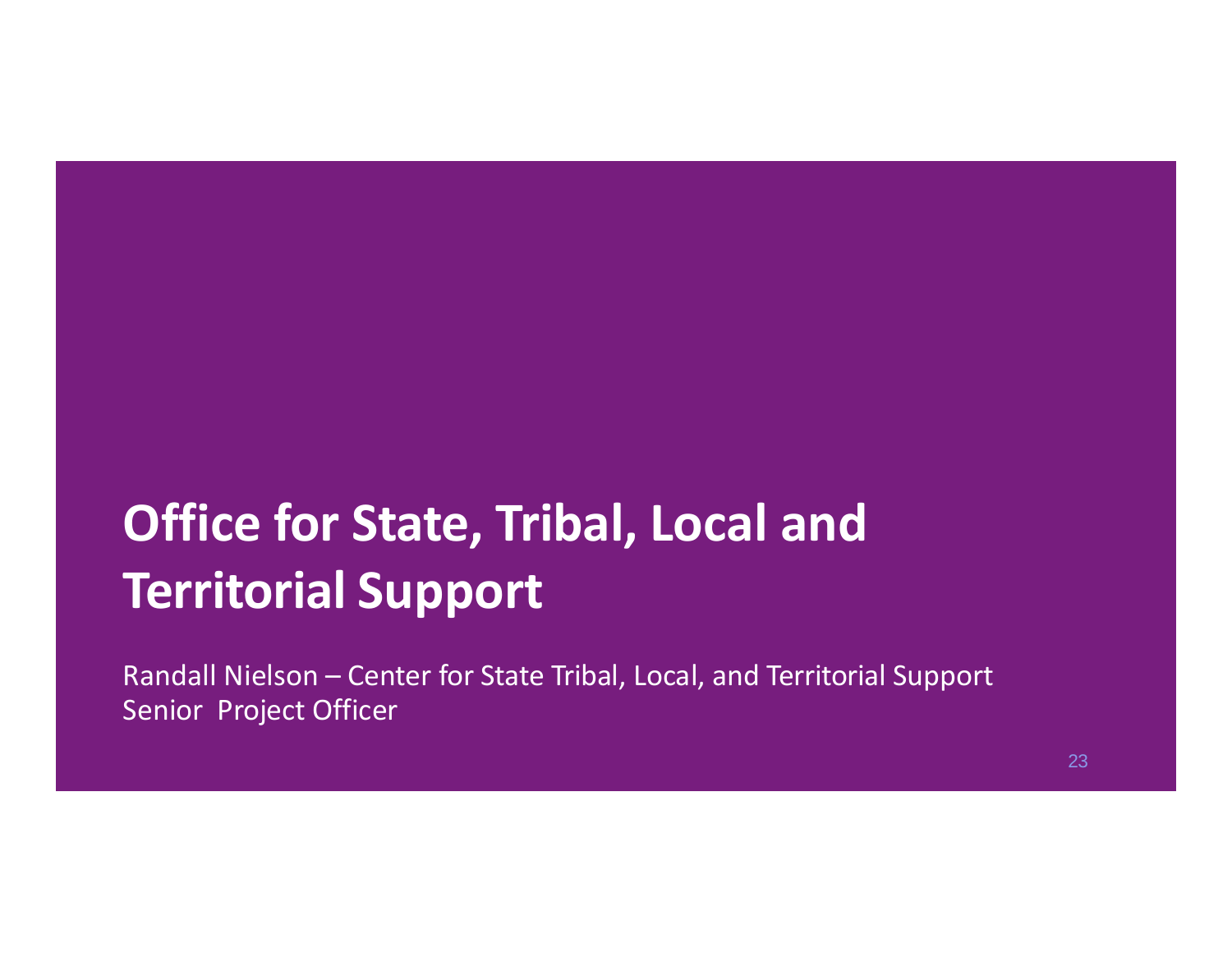## **Technical Assistance for Response to Public Health or Healthcare Crisis (CDC-RFA-OT18-1804)**

- CDC can expedite funding to any of a set of uniquely qualified, non-governmental entities
	- − Entities include non-profits, for-profits, universities, and charitable organizations
- CDC selects each partner and funding goes directly to the partner
- CDC handles project management (monitoring, reporting, issue resolution, etc.)
- Partners have recent process expertise
	- − Expedited procurement, agile administration and operations, and strategicpartnering
- Partners have recent content expertise
	- − Administrative logistics, communication, human resources and specialized expertise, and direct services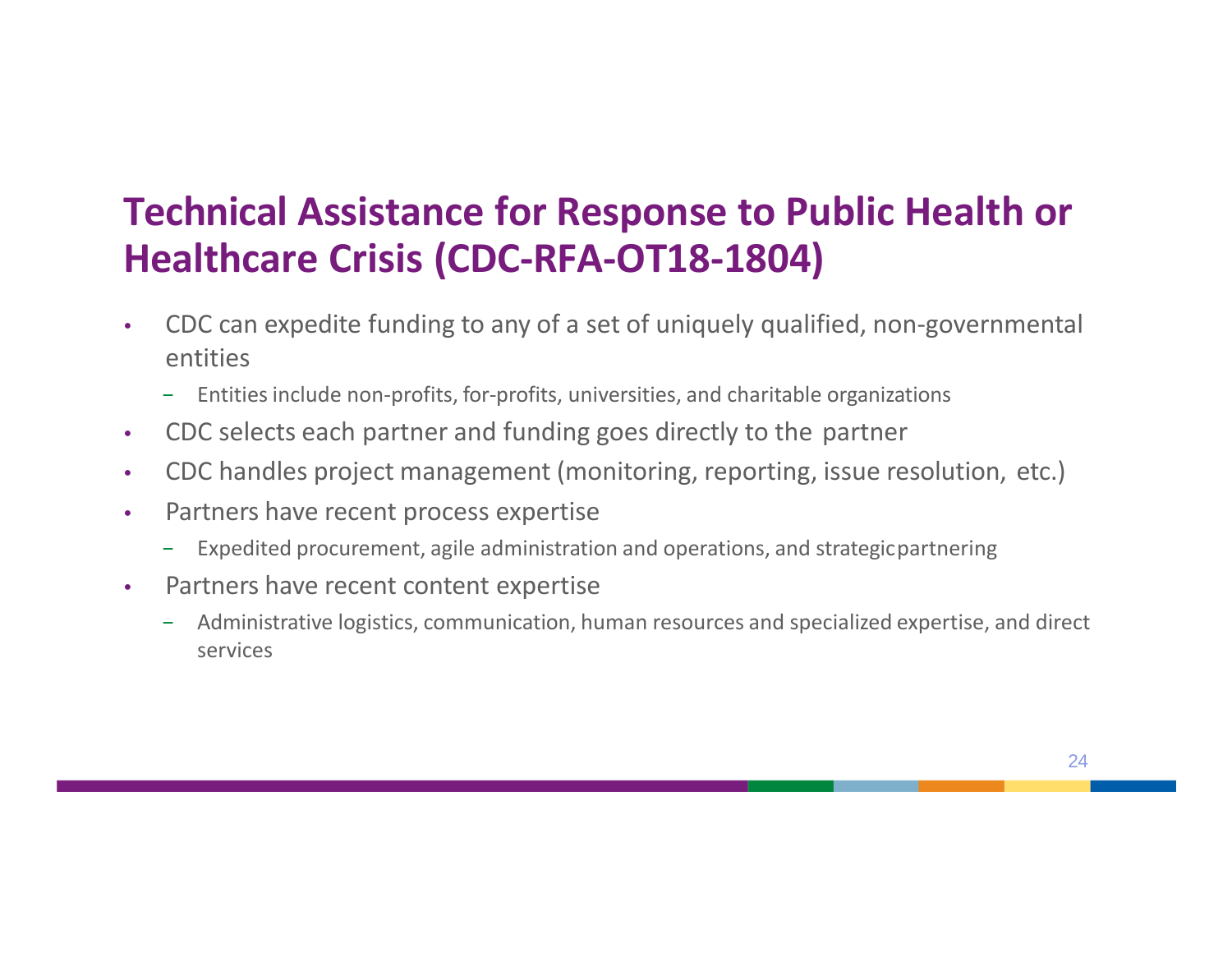#### **Questions**

- Please send additional questions to the Opioid Crisis NOFO (CDC) mailbox at **[opioidcrisisnofo@cdc.gov](mailto:opioidcrisisnofo@cdc.gov)**
- More information on the Opioid Overdose Epidemic is [available here](https://www.cdc.gov/drugoverdose/index.html).